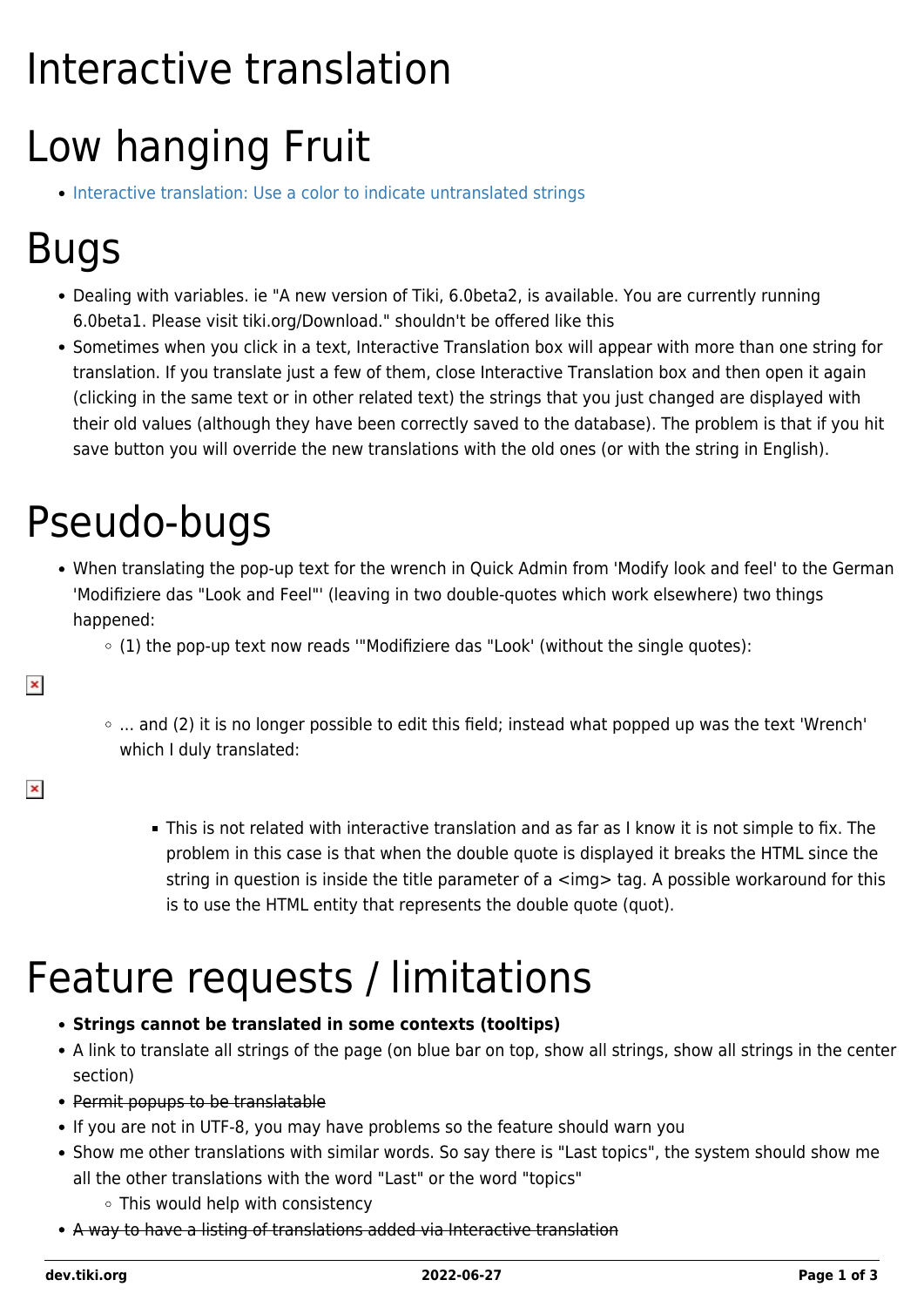- So I can review before sharing
- So I can restore to default translation
- Have a way to tag translations
	- To be shared vs just local for my project
	- To be shared even though it's not in language.php because it's a commonly translated string when building trackers Ex.: "Phone number"
	- When I make a translation, chose custom, fr-ca, or fr
- Track who made the translation (grab email) so we can give credits and contact with questions
- Use action log to record when a interactive translation session was started (or depending on action log interface, which I don't know, log each translation)
- Edit / Export / Import languages feature (if there's better page for this, please move there)
	- Possibly there will have to be some "approval" feature for importing translations too so trusted Admins or Editors will have the possibility to review the contributed translations and approve or reject.
	- Users will also need to get suggestions if there will be already contributed translation by another user to take into consideration and avoid unnecessary work or contribute better translation. Every Registered (or Anonymous, anyway) user will have possibility then to vote for best translation if there will be more than one contribution to help the Admins/Editors decide which one to approve.
- Record untranslated strings could record as well the file where the string is located. This would make possible for a user to browse a list of untranslated strings and click on a link to go the the page where the string is located and translate it in context using interactive translation. (if there's better page for this, please move there)
- Stemming (Sylvie)
- When translating some strings, length should be... 5000 pixels ; when in fullscreen only. Thus, we can see all the string. Easier to work, I do this manually with Firebug...
- When translating complex strings, with tabulations and so on, it would be practical to have an Copy icon above the string to translate, and a Paste icon under the translation area, or an unique icon between them to copy original string->translated string. Thus, we can edit more easily and not forget some %0 or %s or else...
- When the words are identical like Structure, Documentation, Point... (English-French), the string remains as unstranslated (but it seems to me that the translation is effectively recorded). It seems to be the same problem with that very long strings used to describe trackers fields params. It rapidly becomes not easy at all to remember what string is already translated or not... Because the string remains in the untranslated section on the screen.

## Sharing back translations

This is an idea to perhaps resolve part of [Translation branching strategy](http://tiki.org/Translation%20branching%20strategy)

- 1. Interactive translation
	- Users take advantage on their own site, in context.
- 2. Before editing, check for update for this string (or all strings) from trunk / i18n.tiki.org
	- accept
	- ∘ reject
- 3. Add/modify term with two options: